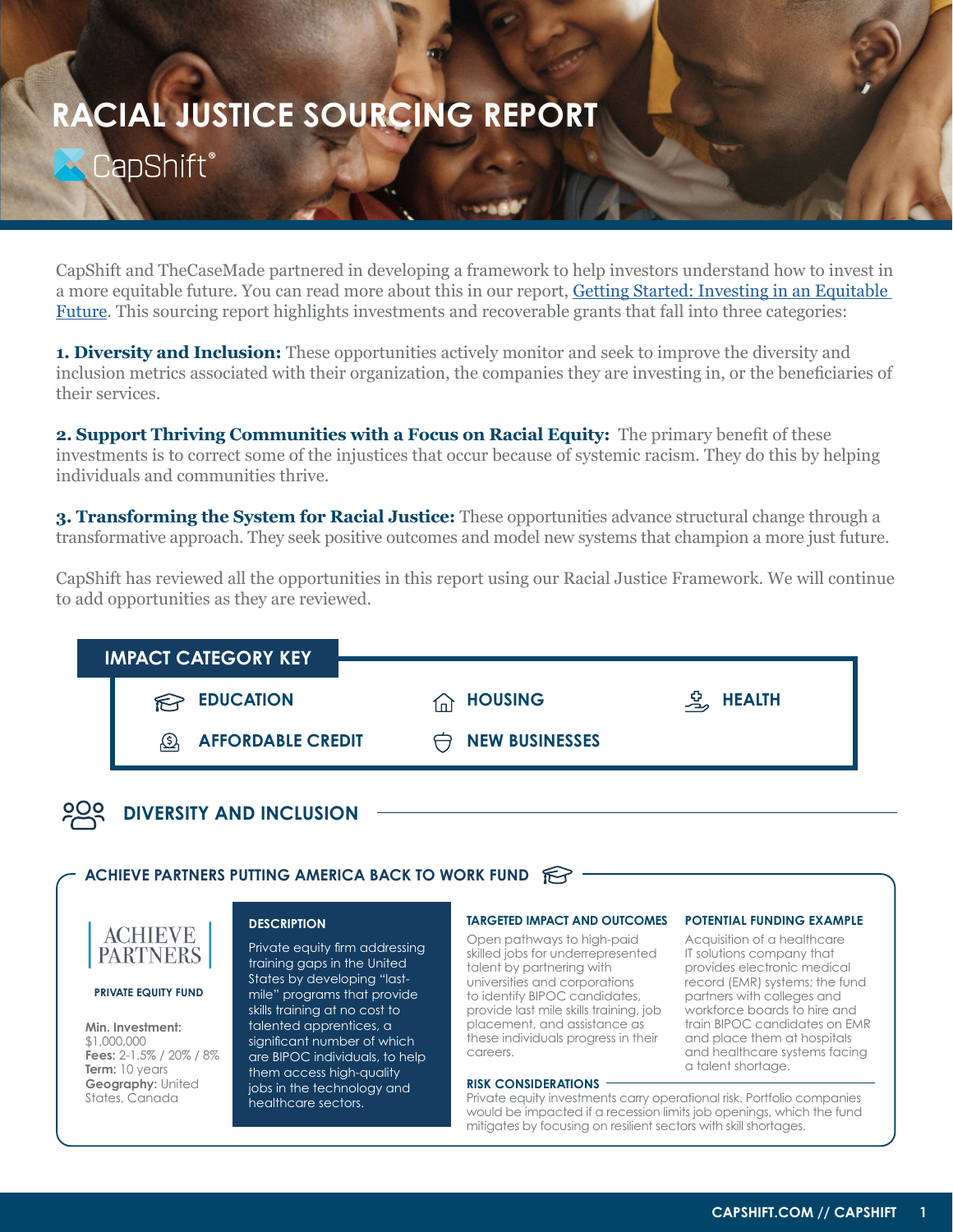# **COLLAB CAPITAL – COLLAB FUND I**



#### **VENTURE FUND**

**Min. Investment:**  \$250,000 **Fees:** 2% /20% **Term:** 10 years **Geography:** United States

# **DESCRIPTION**

Venture fund that targets early-stage Black-led businesses with less than \$500,000 of outside investment or debt with the goal of creating a pathway for Black founders to access networks and grow businesses that generate positive social and economic impacts.

# **TARGETED IMPACT AND OUTCOMES**

Seeks to close the wealth gap and disparities in access to capital by providing Black entrepreneurs with the opportunity to expand businesses, leverage connections, and create sustainable jobs, helping build community wealth.

# **POTENTIAL FUNDING EXAMPLE**

Music Tech Works is a Blackowned marketplace for researching and licensing commercial music. It connects artists creating music, entities that own the rights to music, and those seeking to license music for commercial usage.

# **RISK CONSIDERATIONS**

Fund targets early stage businesses which by nature carry elevated execution risks.

# **COMMON FUTURE**

# **COMMON FUTURE.**

#### **RECOVERABLE GRANT**

**Min. Contribution:**  \$50,000 **Fees:** N/A Term: 6-8 years **Geography:**  Minnesota, New Mexico, Ohio

Fund that provides flexible, affordable capital to primarily BIPOC-led businesses that experience significant challenges accessing capital. Implementing a characterbased lending approach to investment rather than relying on traditionally exclusionary criteria like collateral and credit scores.

## **TARGETED IMPACT AND OUTCOMES**

Provide catalytic growth financing to approx. 30 BIPOC-led businesses. Trusted BIPOC leaders of Entrepreneurship Support Organizations (ESOs) act as lead "community underwriters" and referrers to pilot this new version of character-based lending.

# **POTENTIAL FUNDING EXAMPLE**

**DESCRIPTION** GROUPS CRIPTION CONSIDER THE CONSIDERED INFACT AND OUTCOMES FOTENTIAL FUNDING EXAMPLE<br>Provide catalytic growth Growth capital loan of \$50,000 into a native women-led business that cannot otherwise receive flexible capital to scale its food business and fits within the character-based lending criteria the BIPOC ESO leaders originated.

> The construction of a 28-unit apartment complex in a lowincome community in Georgia. The property is intended to serve a population that is 70% BIPOC and 33% below the federal poverty level.

**POTENTIAL FUNDING EXAMPLE**

# **RISK CONSIDERATIONS**

Loans to small businesses and lenders with limited experience carry a higher risk of default and potential loss of capital, mitigated by a targeted 20-35% first-loss capital subordinate to the recoverable grants.

#### **SDS AMERICAN SOUTH REAL ESTATE FUND II** 仙



#### **REAL ESTATE FUND**

**Min. Investment:**  \$250,000 **Fees:** Max at 1.85% **Term:** 7-9 years **Geography:** Southern United States

# **DESCRIPTION**

Real estate fund that invests in BIPOC-majority, low- and moderate-income communities in southern regions in the U.S., positioning these communities to take advantage of the region's strong economic growth potential.

## **TARGETED IMPACT AND OUTCOMES**

Permanently increase affordable housing supply and provides jobs to BIPOC-majority communities through construction and development of undermaintained property, and over time, attract more development capital into these underserved communities.

### **RISK CONSIDERATIONS**

Real estate investing may carry additional risk related to construction costs, rental yield, and ultimately exit values.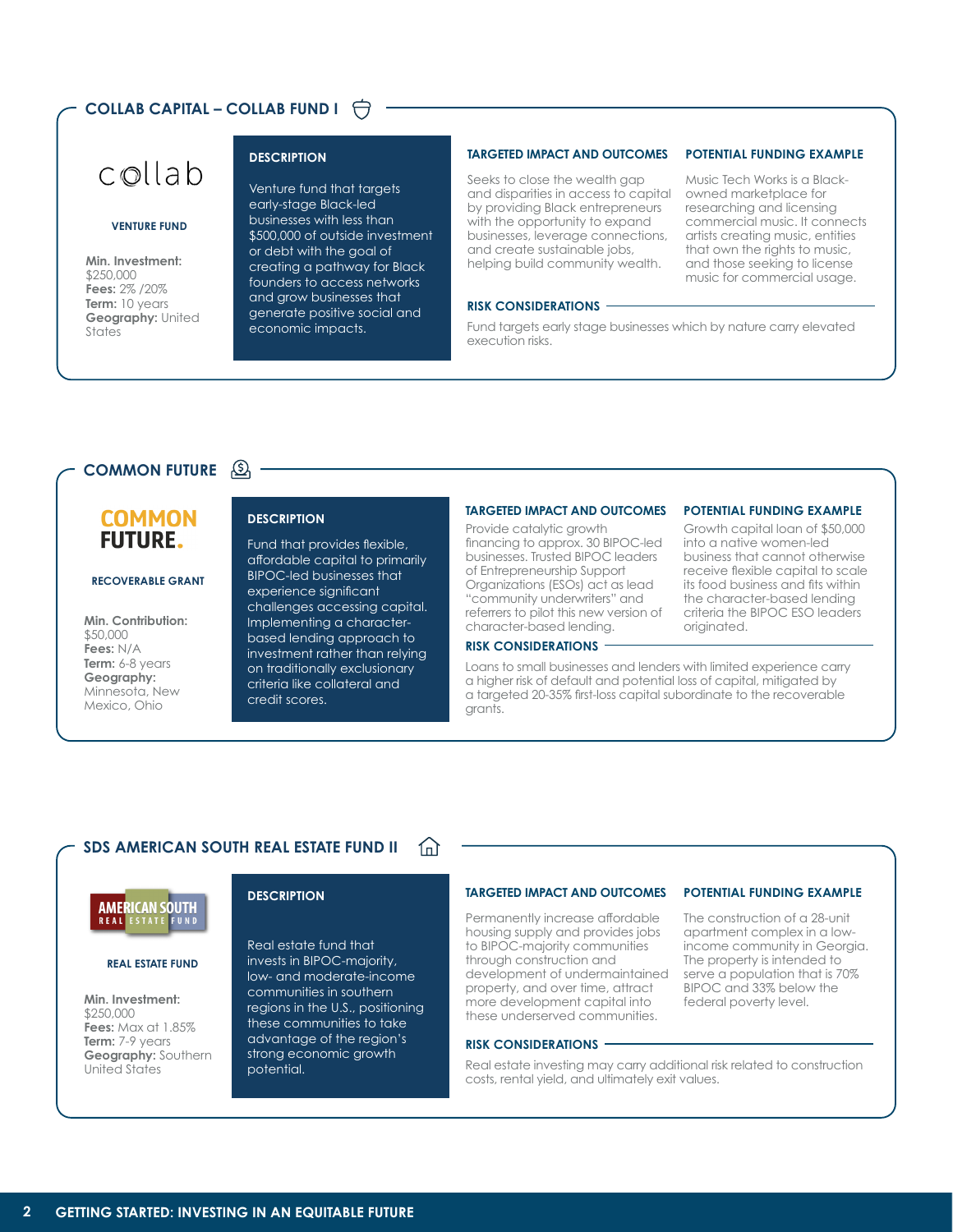# **THE 22 FUND I**  $\Theta$



#### **VENTURE FUND**

**Min. Investment:**  \$250,000 **Fees:** 2% per annum **Term:** 10 years **Geography:**  United States

#### **DESCRIPTION**

Venture fund that invests in BIPOC- and women-led manufacturing companies that are tech-based and export-oriented with a mission to create quality jobs for underserved lowand moderate-income communities and drive financial returns.

# **TARGETED IMPACT AND OUTCOMES**

Build intergenerational wealth for women and BIPOC through business ownership and creation of opportunities for high skilled shops for individuals from underserved and low-andmoderate income communities.

# **RISK CONSIDERATIONS**

Invest in a BIPOC-led

**POTENTIAL FUNDING EXAMPLE**

manufacturing company that builds transportation rail systems for street cars, trams, and trolleys. This company is the first of its kind to provide turnkey hydrogen powered solutions for streetcar propulsion.

Investment in a 58-employee (70% BIPOC) landscaping business in Shreveport, LA to convert it to a 100% employee ownership structure, which is projected to generate \$24-36,000 in additional wealth for each employee over the next 7 years.

application that streamlines communication with the criminal justice system while connecting defendants with community support organizations. This supports individuals facing incarceration due to noncompliance.

**POTENTIAL FUNDING EXAMPLE**

**POTENTIAL FUNDING EXAMPLE**

Venture investing carries significant risk of financial and impact returns. Funds seeks to mitigate risk by investing in proven technologies that already generate revenue.

# **SUPPORT THRIVING COMMUNITIES WITH A FOCUS ON RACIAL EQUITY**

# **APIS & HERITAGE CAPITAL PARTNERS' LEGACY FUND I**

# **APIS & HERITAGE**

# **PRIVATE EQUTY FUND**

**Min. Investment:**  \$250,000 **Fees:** 2-2.5% **Term:** 10 years +1 +1 **Geography:** United States

# **DESCRIPTION**

Private equity fund that aims to increase business value, grow workers' wealth, and preserve jobs. A&H acquires small and medium-sized businesses that have at least 40% BIPOC representation in their workforce and transitions them to employee ownership.

# **TARGETED IMPACT AND OUTCOMES**

Manager seeks to activate \$250 million in institutional capital to transfer \$500 million in business assets to 5,000 BIPOC workers in the next 10 years, reducing the racial wealth gap.

# **RISK CONSIDERATIONS**

Mezzanine instruments carry a risk of capital impairment and loss correlated with standard business risk. A&H mitigates this risk by investing in businesses with long operational histories and by leveraging ESOP tax benefits to improve cash positions.

# **DE-CARCERATION FUND**

# **Decarceration Fund**

# **PRIVATE EQUITY**

**Min. Investment:**  \$100,000 **Fees:** 2.5% / 20% **Term:** 10 years **Geography:** United **States** 

Private equity fund that invests and supports innovative enterprises that work to eliminate the suffering caused by the criminal justice system by promoting reintegration, rehabilitation, and creation of opportunities for BIPOC communities.

#### **TARGETED IMPACT AND OUTCOMES**

**DESCRIPTION Industrial End mass incarceration cycles and Investment in a mobile** injustices of the US criminal system and exploitative business models through private sector innovation, nonprofit research, and policy work. Prevent reentry, support families, and facilitate societal reintegration for individuals who were in conflict with the law.

### **RISK CONSIDERATIONS**

Venture capital investments carries significant risks associated with financial and impact returns. It is important to note that changes in policy regulations could potentially affect business operations of companies working in the criminal justice space.

# **11 [CAPSHIFT.COM // CAPSHIFT](https://capshift.com/) 3**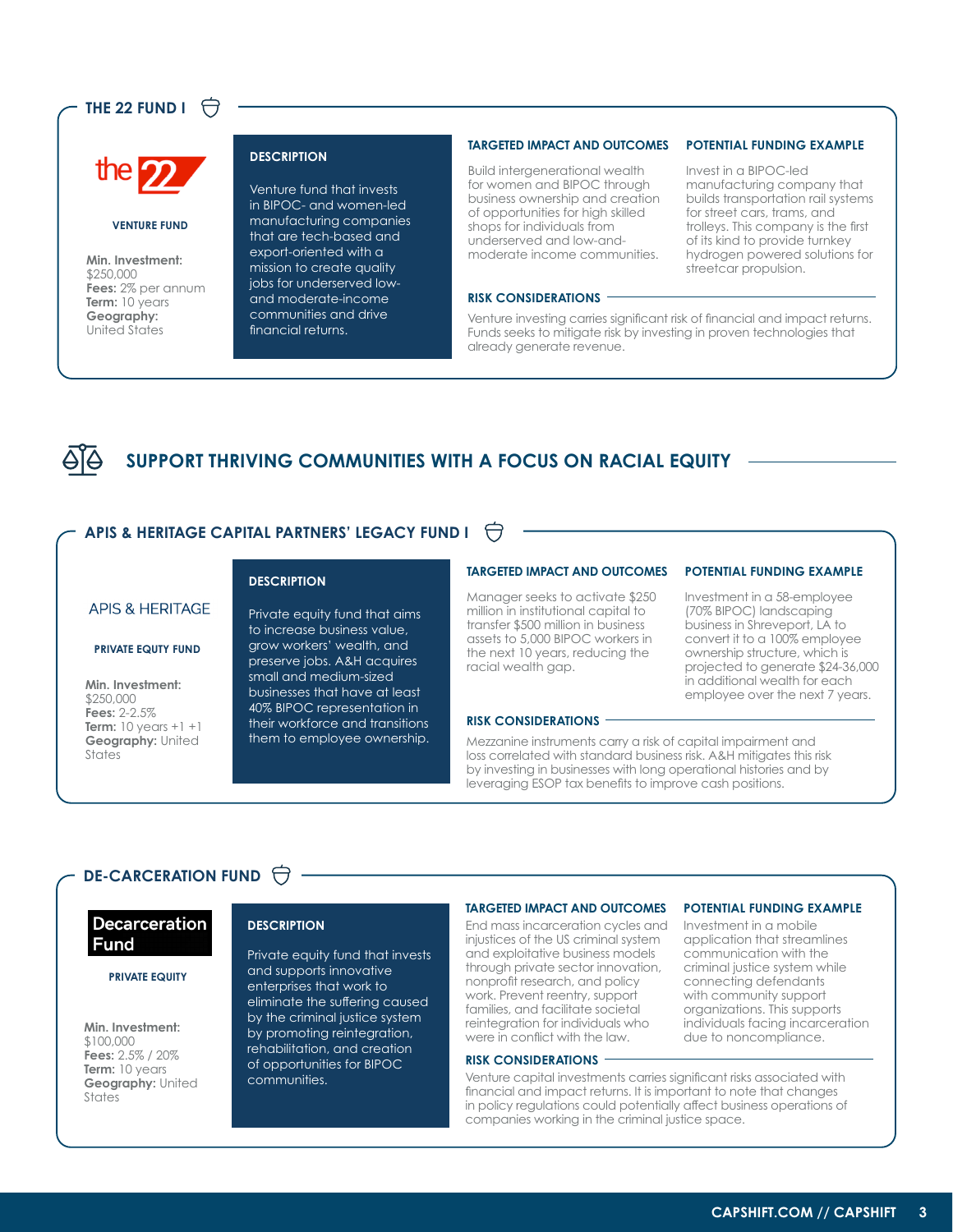#### <u>යි</u> **HOPE CREDIT UNION - IMPACT DRIVEN DEPOSITS**



# **CERTIFICATE OF DEPOSIT**

**Min. Investment:** N/A **Fees:** N/A **Term:** 12-60 months **Geography:** Alabama, Arkansas, Louisiana, Mississippi, Tennessee

Certificate of deposit in a Black and women owned CDFI credit union with a 26 year track record of extending credit and deposit services to expand small business, home and account ownership opportunities among people and communities of color in the Deep South.

# **TARGETED IMPACT AND OUTCOMES**

**DESCRIPTION Automage 100 Million in Auto loan for a borrower in** low-cost, federally insured deposits into historically marginalized communities, resulting in financing that builds intergenerational wealth for 25k individuals, homeowners, and small businesses. Every deposit is reinvested directly into people and communities of color in the deep south.

### **RISK CONSIDERATIONS**

**POTENTIAL FUNDING EXAMPLE**

a Mississippi Delta town (40% poverty rate/\$30k median household income) who needs to travel to work 15 miles away at the family farm. He was able to borrow from HOPE, the only financial institution in town, and start work to support his aging relatives.

Deposits up to \$250,000 are federally insured. Deposits over this level are subject to potential loss of capital, but only after equity and subordinate debt holder capital is called upon.

# **PCDC-CHCANYS COVID-19 COMMUNITY HEALTH CARE RESILIENCY FUND**



# **RECOVERABLE GRANT**

**Min. Contribution:**  \$250,000 **Fees:** N/A **Term:** 4 years **Geography:** New York State

# **DESCRIPTION**

Loan fund by CDFI committed to improving health equity, to make working capital available to health centers to increase their capacity to deliver care and services and improve the quality of healthcare in low income communities most affected by the COVID-19 pandemic.

### **TARGETED IMPACT AND OUTCOMES**

Increase access to screening, treatment, and preventative healthcare in low-income, BIPOC majority communities, resulting in improvements in health outcomes, such as reductions in low birth weight births, reduced hypertension, and diabetes rates, all of which can help communities thrive.

# **RISK CONSIDERATIONS**

Recoverable grants may see capital impairment if loans do not perform, somewhat mitigated by the business model of health centers, as well as a 25% first-loss capital layer from PCDC.

# **RENAISSANCE EQUITY PARTNERS – HBCU OPPORTUNITY ZONE FUND LP**



**REAL ESTATE FUND**

**Min. Investment:**  \$250,000 **Fees:** 2% / 7% / 20% **Term:** 11 years **Geography:** United **States** 

# **DESCRIPTION**

Fund that focuses on real estate-oriented community development projects capable of revitalizing the areas surrounding Historically Black Colleges and Universities (HBCUs) and promoting Black ownership to drive positive social impact outcomes in the surrounding communities.

#### **TARGETED IMPACT AND OUTCOMES**

Promote asset ownership, job creation, affordable housing, and job training opportunities in historically underinvested and marginalized communities near HBCUs to revitalize communities, increase asset ownership by the community, and long-term career advancement for trainees

#### **RISK CONSIDERATIONS**

Real estate development projects in low income neighborhoods carry risks which are heightened in the near-term by Covid-19. Additional capital will fund new developments and add diversification benefits.

members.

Development of a transitoriented, mixed-use project with 150 apartments and 25,000 sq. ft of commercial space to help small businesses and provide housing to community

\$500K loan to community health center serving a 70% Black patient base to make needed investments to safely serve patients during the pandemic to increase access and quality of prenatal care, increase HIV care, and increased cancer screening.

**POTENTIAL FUNDING EXAMPLE**

**POTENTIAL FUNDING EXAMPLE**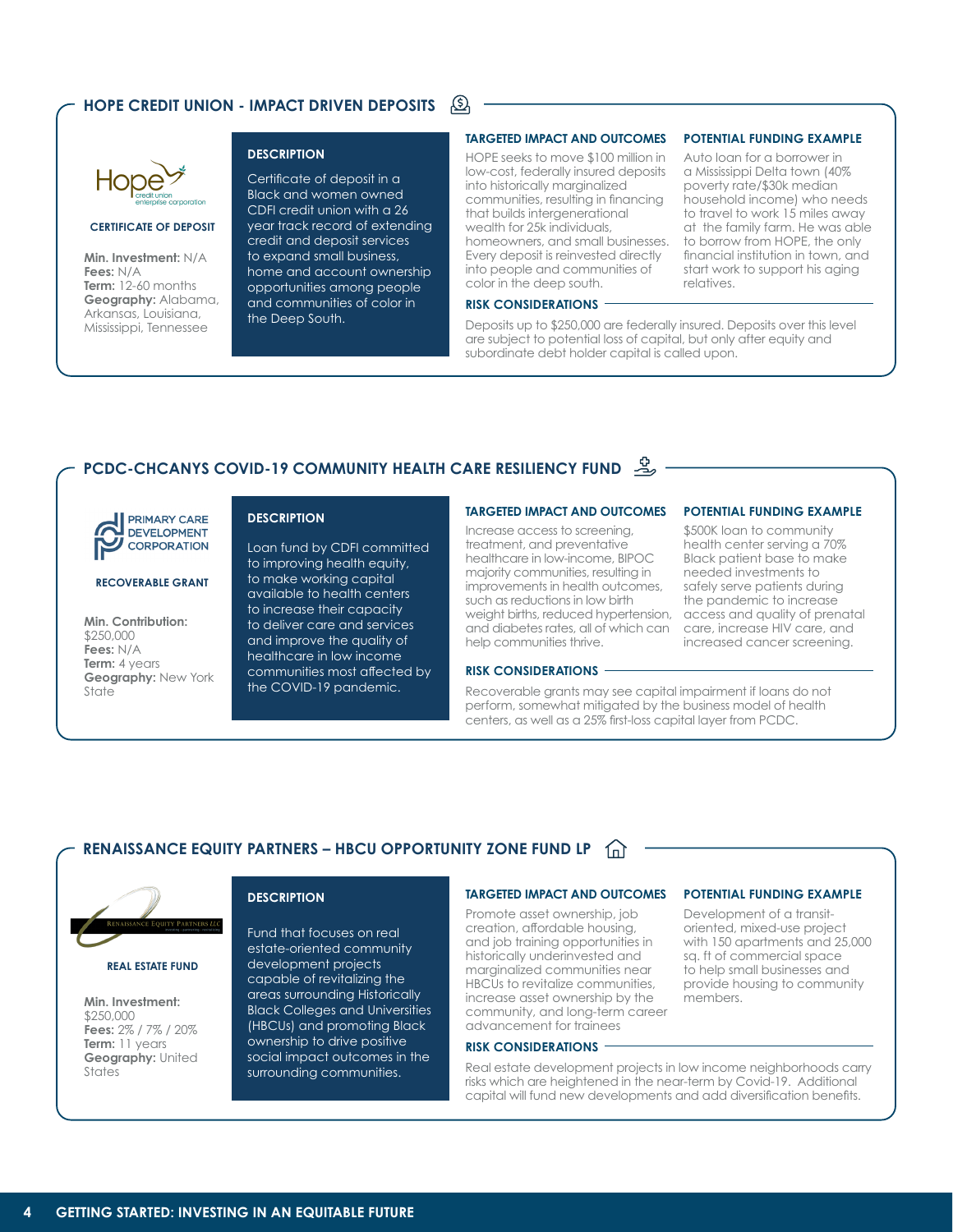# **SLAUSON & CO FUND I**



# **VENTURE FUND**

**Min. Investment:**  \$250,000 **Fees:** 2.5% / 20% **Term:** 10 years +1 +1 **Geography:** United **States** 

Venture fund and an accelerator program that invests in underrepresented people of color, women and LGBTQ+ entrepreneurs in technology and consumer products businesses while providing them with access to mentorship resources and investor connections.

# **TARGETED IMPACT AND OUTCOMES**

**DESCRIPTION** EXAMPLE IN THE CONSTRUCTION EXAMPLE TO THE CONSTRUCT ON THE CONSTRUCTION EXAMPLE TO THE CONSTRUCT ON THE CONSTRUCTION OF THE CONSTRUCTION OF THE CONSTRUCTION OF THE CONSTRUCTION OF THE CONSTRUCTION OF THE CON Increase access to venture capital for underserved BIPOC, women, and LGBTQ+ entrepreneurs who are disproportionately overlooked in the tech and retail sector. The accelerator program is designed to provide guidance and develop networks to help entrepreneurs, creating an ecosystem of funding.

#### **RISK CONSIDERATIONS**

Investments in pre-seed and early stage companies carry significant financial risks, which manager seeks to mitigate through technical assistance and mentoring of founders.

# **SOUTHERN OPPORTUNITY AND RESILIENCE (SOAR) FUND – CLASS B SUBORDINATE NOTES**



# **SUBORDINATE DEBT OR RECOVERABLE GRANT**

**Min. Contribution:**  \$1,000,000 **Fees:** +3% one-time, 1.5% ongoing **Term:** 6 years **Geography:** South and Southeast U.S.

# **DESCRIPTION**

Unique fund to channel capital into Southern communities – home to 52% of the Black, 36% of the Latinx, and 31% of the Native American population in the U.S. – that have historically lacked access to capital and need it to help weather Covid-19 and drive an eventual recovery.

# **TARGETED IMPACT AND OUTCOMES**

Affordable, flexible loans to under-resourced, BIPOC-owned businesses (target 70% of borrowers) helps the businesses manage through the Covid-19 crisis, and over time, help narrow the wealth gap in the South.

### **RISK CONSIDERATIONS**

Recoverable grant and subordinate notes carry loss of capital loss, which is mitigated by ~10% loan loss reserves and grant capital. Covid-19 does elevate risk of loan losses.

# **TRANSFORMING THE SYSTEM FOR RACIAL JUSTICE**

# **BOSTON IMPACT INITIATIVE BUSINESS RESILIENCE FUND**

**BOSTON IMPACT INITIATIVE** 

### **RECOVERABLE GRANT**

**Min. Contribution:**  \$25,000 **Fees:** N/A **Term:** 5 years **Geography:** Eastern **Massachusetts** 

## **DESCRIPTION**

Charitable loan fund providing low-cost loans and handson technical assistance to minority-owned or-serving businesses in eastern Massachusetts to sustain operations in the face of Covid-19, helping some of the region's most vulnerable entrepreneurs rebuild their prospects for growth.

#### **TARGETED IMPACT AND OUTCOMES**

Providing flexible, affordable capital and technical assistance to BIPOCowned and/or -serving businesses will restore the productive capacity of communities of color, which faces added challenges due to Covid-19, and drive further investment in these communities.

#### **RISK CONSIDERATIONS**

Lending to small businesses carry significant risks which have been amplified by Covid-19. The fund has limited first loss capital, which heightens risk of capital impairment. BII mitigates, but does not eliminate, this through deep engagement with its portfolio companies.

# **POTENTIAL FUNDING EXAMPLE**

launched by a Black woman who is a first-time startup entrepreneur who developed a technology platform to helps small businesses manage internal accounting and avoid

**POTENTIAL FUNDING EXAMPLE**

unexpected tax bills.

Loan to a diner in rural Mississippi owned and managed by a Black family to help cover employee salaries, bulk ingredient purchases, and monthly mortgage payments.

Below-market loan to a BIPOC-owned commercial laundry company that lost hotel customer base, is now supporting hospitals, and meets BII's mission-based criteria that includes inclusive ownership, fair jobs, and local sourcing.

**POTENTIAL FUNDING EXAMPLE**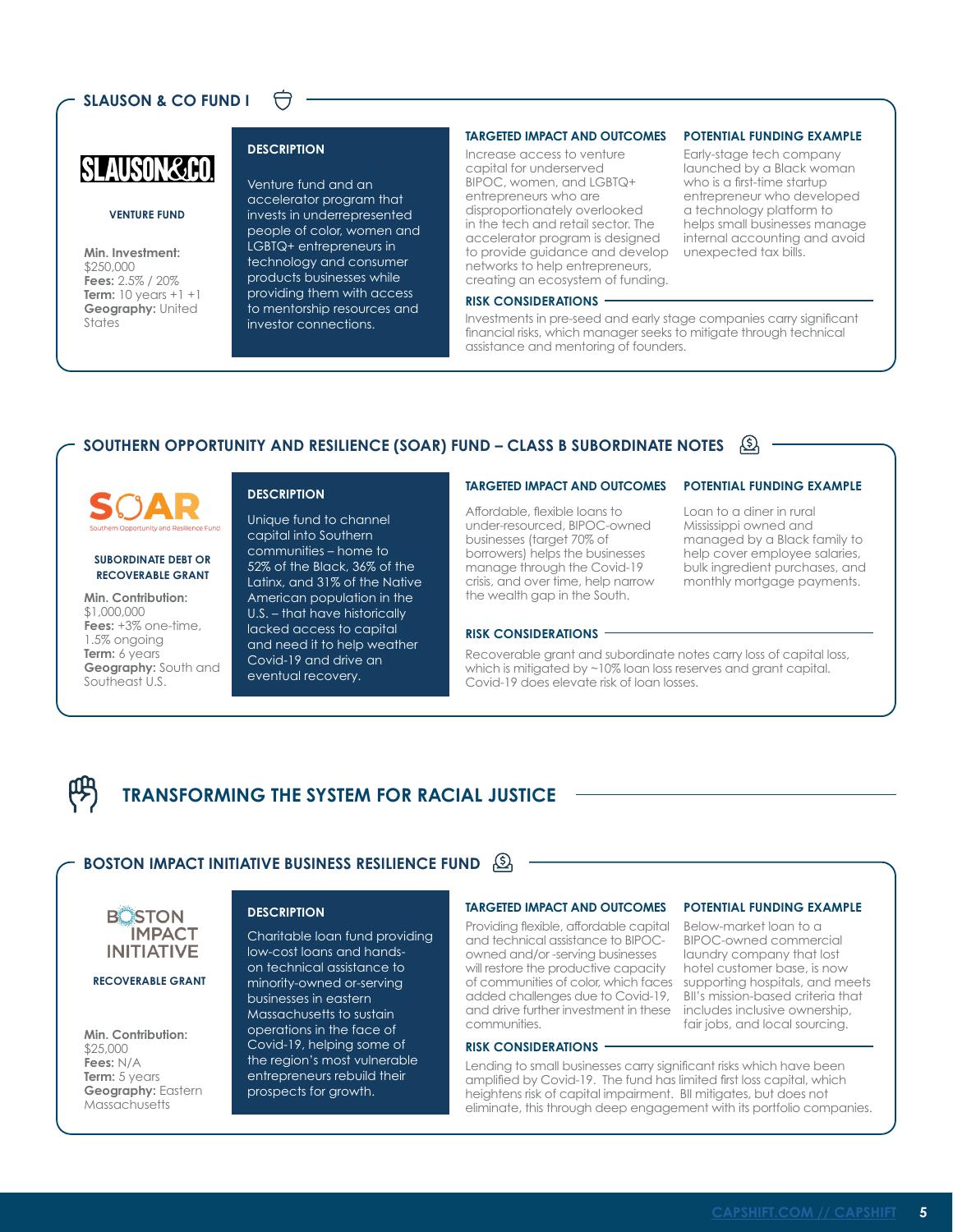# **BOSTON UJIMA PROJECT – THE UJIMA FUND UMOJA NOTES**



# **LOAN FUND OR RECOVERABLE GRANT**

**Min. Contribution:**  \$1,000 **Fees:** N/A **Term: 3 years Geography:** Greater Boston Area

# **DESCRIPTION**

Democratic loan fund that seeks to advance economic development in underserved Boston neighborhoods by entrusting the affected communities with the decisionmaking power to elect and select the fund's investments in local small businesses, real estate, and infrastructure.

# **TARGETED IMPACT AND OUTCOMES**

Transfer economic power and decision-making to members of low-income, BIPOC-majority communities while providing financing and support to local businesses, creating a model for future democratically-structured funds.

# **RISK CONSIDERATIONS**

The fund is structured to maximize impact and thus does carry a risk of impairment due to the fact that all loans are unsecured, and 90% are junior to other obligations, and the fund has a limited track record and concentrated group of borrowers.

# **FAIR FOOD NETWORK FAIR FOOD FUND**



#### **5-YEAR NOTE OR RECOVERABLE GRANT AT 1.5% ANNUALLY**

**Min. Contribution:**  \$50,000 **Fees:** N/A **Term:** 5 years **Geography:** Midwest, Mid-Atlantic, Northeast

# **DESCRIPTION**

Blended finance fund that provides flexible capital and technical business assistance to support enterprises in the food supply chain that are led by BIPOC and women entrepreneurs. The fund is reimagining capital in communities so that food enterprises are engines of a more equitable future.

# **TARGETED IMPACT AND OUTCOMES POTENTIAL FUNDING EXAMPLE**

Improve the health and wealth of BIPOC and women-led businesses and their surrounding communities through increased healthy food access, support for family farmers, job creation and economic development, and diverse ownership.

## **RISK CONSIDERATIONS**

This recoverable grant carries risk of capital loss due to the early-stage nature of borrowers; this risk is mitigated through curated business

assistance as well as a 20% loan loss reserve for first loss protection.

local farmers.

Provide working capital to a community-owned grocery store that offers SNAP, or food stamp, incentives helping increase healthy food access while boosting families' food buying power and supporting

Community Development Financial Institution that uses the capital to help women and minority businesses enterprises in Los Angeles create more jobs, expand their operations, and improve their cash flow.

**POTENTIAL FUNDING EXAMPLE**

Loan to multicultural composting cooperative based in Dorchester, one of the fund's neighborhoods of focus, and launched by lowerincome entrepreneurs of color. 97% of Ujima voting members

**POTENTIAL FUNDING EXAMPLE**

approved the loan.

# **LISC IMPACT NOTES – PROJECT 10X**



**Min. Investment:** \$1,000 **Fees:** N/A **Term:** 1-10 years **Geography:** United States

Community Development Finance Institution that promotes economic inclusion and empowerment by providing technical assistance and financing for homeownership, education, justice reform, and more to underserved communities in the United States.

#### **TARGETED IMPACT AND OUTCOMES**

**DESCRIPTION**<br>
Foster racial equity, break Loan to a minority-led inequalities across generations, and build community assets by intensifying investments in BIPOC entrepreneurs and minority-led businesses that create wellbeing, quality jobs, and economic growth.

# **RISK CONSIDERATIONS**

These notes are unsecured debt obligations, making the return of funds dependent upon LISC's financial performance and market conditions.